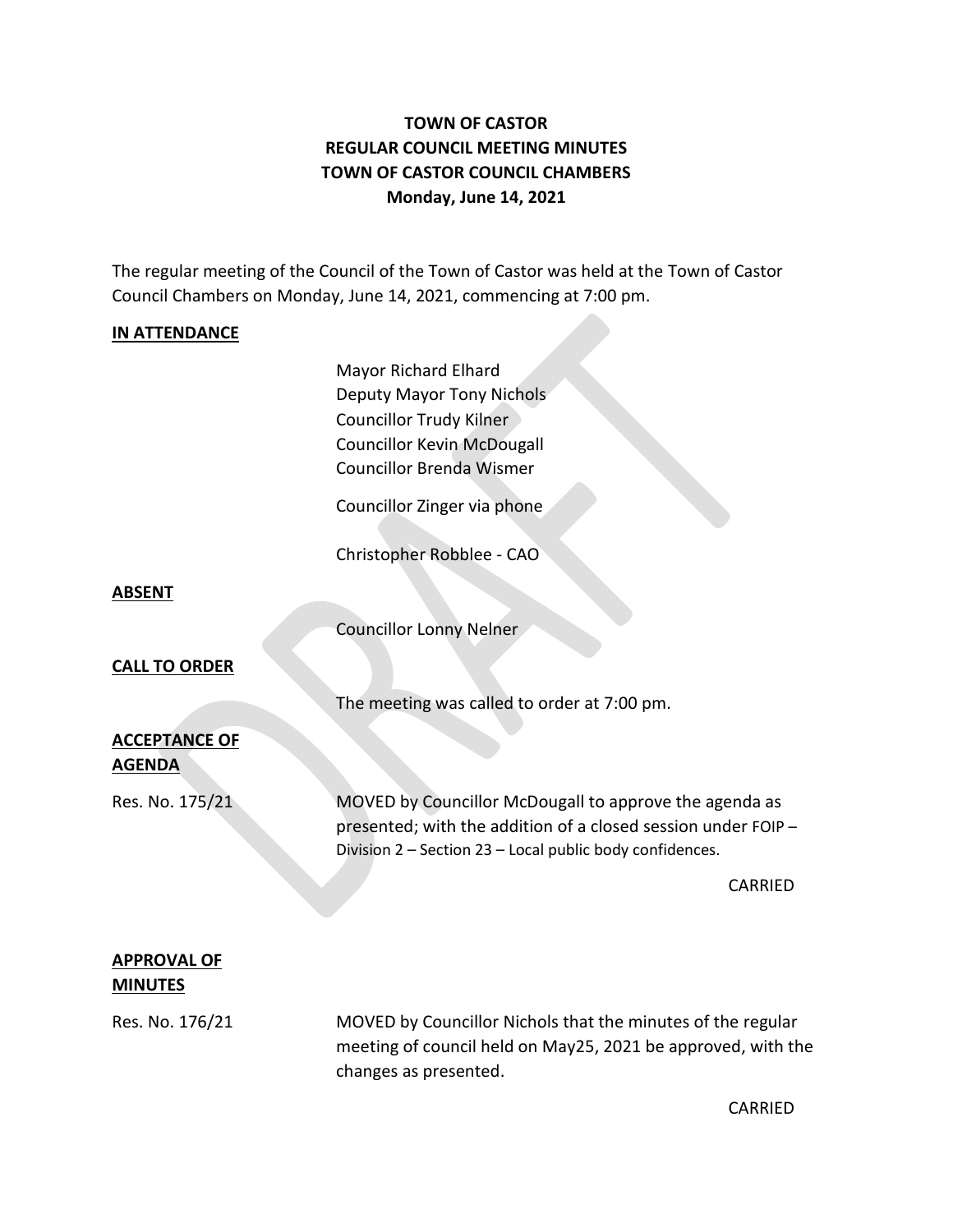### **DELEGATION**

# **FINANCIAL REPORTS**

| Res. No. 177/21       | Councillor McDougall declares a possible pecuniary interest in<br>27166 and Councillor Wismer declares a possible pecuniary<br>interest in 27188.                                         |         |
|-----------------------|-------------------------------------------------------------------------------------------------------------------------------------------------------------------------------------------|---------|
|                       | Councillor Wismer exits the Council meeting at 7:03 pm.                                                                                                                                   |         |
| Res. No. 178/21       | Councillor Kilner to approve 27188 as presented.                                                                                                                                          |         |
|                       | Councillor Wismer returns at 7:04 pm.                                                                                                                                                     |         |
|                       | Councillor McDougall exits the Council meeting at 7:04 pm.                                                                                                                                |         |
| Res. No. 179/21       | Councillor Zinger to approve 27166 as presented.                                                                                                                                          |         |
|                       | Councillor McDougall returns at 7:05 pm.                                                                                                                                                  |         |
|                       |                                                                                                                                                                                           |         |
| Res. No. 180/21       | MOVED by Councillor Nichols that account numbers 27120-27188<br>be approved for payment and that the list of Accounts be marked<br>Schedule "A" and attached to these minutes of Council. |         |
|                       |                                                                                                                                                                                           | CARRIED |
| Res. No. 181/21       | MOVED by Councillor Kilner to accept the cash statement as<br>presented.                                                                                                                  |         |
|                       |                                                                                                                                                                                           | CARRIED |
| Res. No. 182/21       | MOVED by Councillor Wismer to approve the budget report as<br>presented.                                                                                                                  |         |
| <b>BYLAW</b>          |                                                                                                                                                                                           |         |
| <b>CORRESPONDENCE</b> |                                                                                                                                                                                           |         |
| Res. No. 183/21       | MOVED by Councillor McDougall to receive for Parks<br>proclamation and proclaim June as parks week.                                                                                       |         |
|                       |                                                                                                                                                                                           | CARRIED |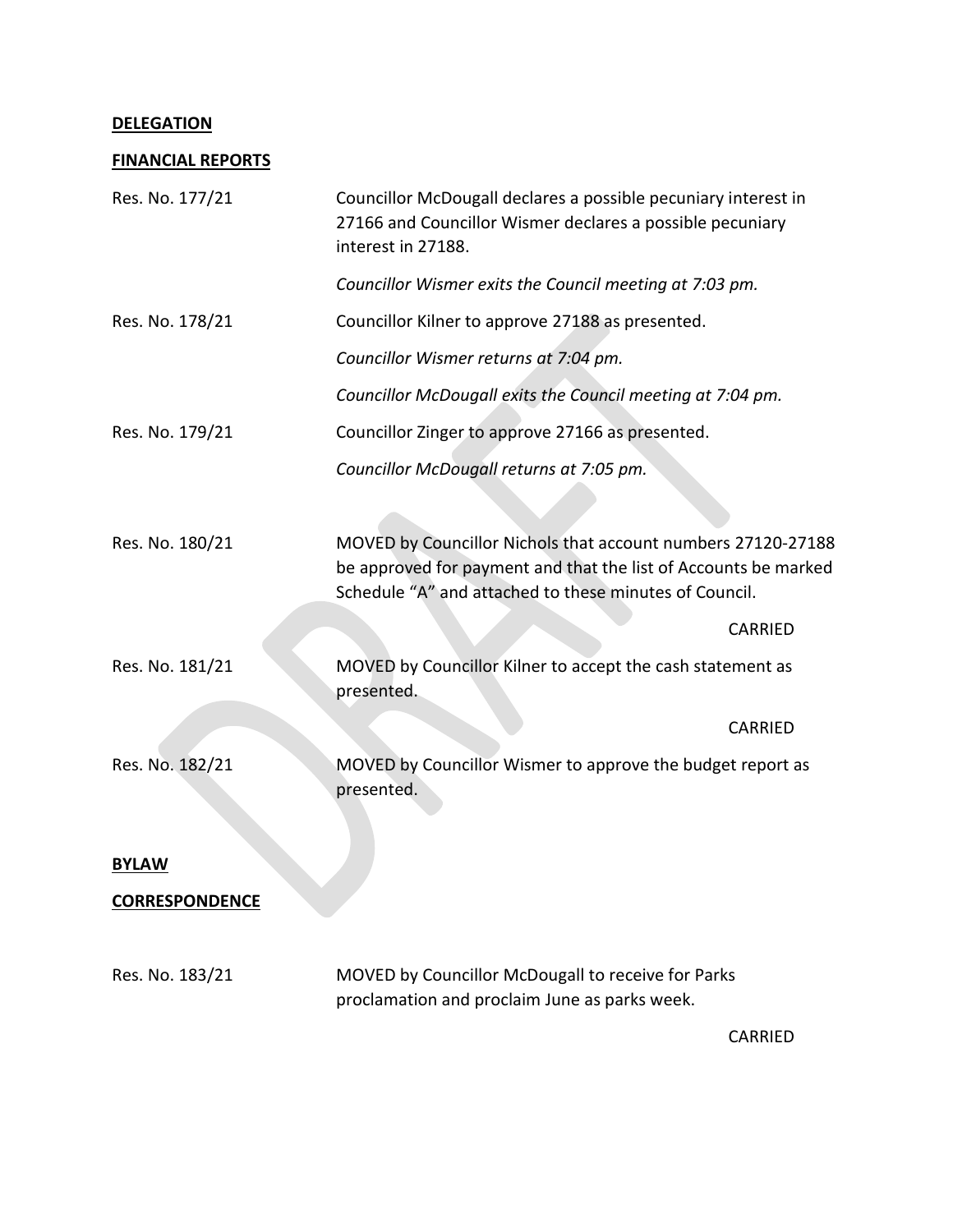| Res. No. 184/21 | MOVED by Councillor Nichols to receive for information the letter<br>from MP Shannon Stubs.                                     |                                                               |  |
|-----------------|---------------------------------------------------------------------------------------------------------------------------------|---------------------------------------------------------------|--|
|                 |                                                                                                                                 | <b>CARRIED</b>                                                |  |
| Res. No. 185/21 | letter from Parkland regional library system.                                                                                   | MOVED by Councillor McDougall to receive for information the  |  |
|                 |                                                                                                                                 | <b>CARRIED</b>                                                |  |
| Res. No. 186/21 | MOVED by Councillor Zinger to table the letter from FCSS.                                                                       |                                                               |  |
|                 |                                                                                                                                 | <b>CARRIED</b>                                                |  |
| Res. No. 187/21 | MOVED by Councillor Wismer to receive the letter from Covenant<br>Health for information.                                       |                                                               |  |
|                 |                                                                                                                                 | CARRIED                                                       |  |
| Res. No. 188/21 | MOVED by Councillor Kilner to assign Councillor McDougall and<br>Christopher Robblee as proxy for the PEPS fiber working group. |                                                               |  |
|                 |                                                                                                                                 | CARRIED                                                       |  |
| <b>BUSINESS</b> |                                                                                                                                 |                                                               |  |
| Res No. 189/21  | speed bumps.                                                                                                                    | MOVED by Councillor Nichols to remove with the south side     |  |
|                 |                                                                                                                                 | <b>DEFEATED</b>                                               |  |
| Res No. 190/21  | MOVED by Councillor McDougall to buy the Hanna Motor<br>Products used truck for the Gas Truck.                                  |                                                               |  |
|                 |                                                                                                                                 | <b>CARRIED</b>                                                |  |
| Res No. 191/21  | for the Gas Truck.                                                                                                              | MOVED by Councillor McDougall to buy a used canopy at \$6,000 |  |
|                 |                                                                                                                                 | <b>CARRIED</b>                                                |  |
|                 | Councillor McDougall left the meeting 8:00 pm.                                                                                  |                                                               |  |
|                 | Councillor McDougall returns at 8:02 pm.                                                                                        |                                                               |  |
| Res No. 192/21  | MOVED by Councillor McDougall to receive and send for edits the<br>golf course agreement.                                       |                                                               |  |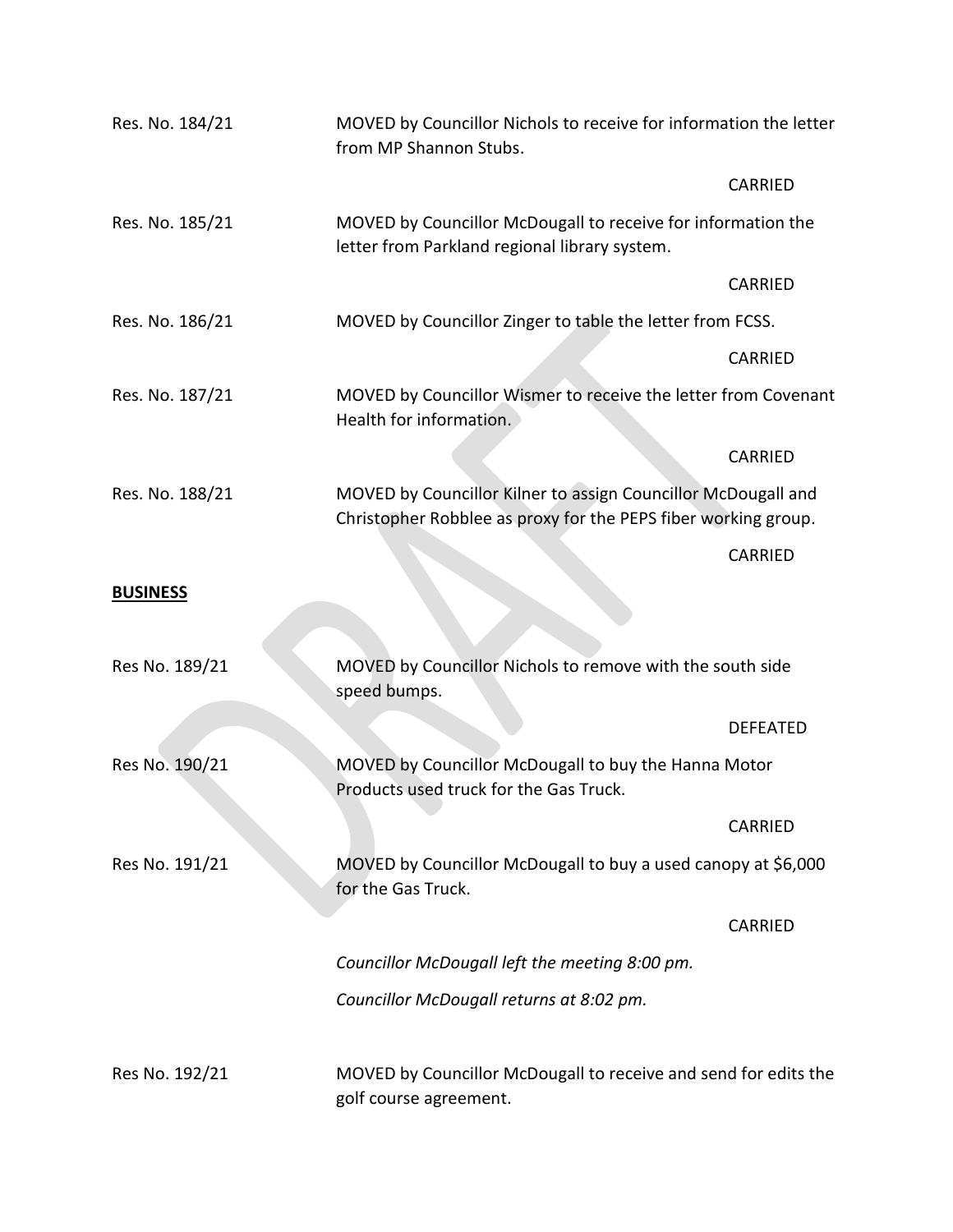CARRIED

| Res No. 193/21           | MOVED by Councillor Kilner to approve with the tree policy.                                                                                   |                                                                |  |
|--------------------------|-----------------------------------------------------------------------------------------------------------------------------------------------|----------------------------------------------------------------|--|
|                          |                                                                                                                                               | CARRIED                                                        |  |
| Res No. 194/21           | MOVED by Councillor Wismer to appoint Christopher Robblee as<br>the retuning officer.                                                         |                                                                |  |
|                          |                                                                                                                                               | CARRIED                                                        |  |
| Res No. 195/21           | MOVED by Councillor Zinger to allow for a vote at institutions on<br>election day between 10:00 am and 12:00 pm.                              |                                                                |  |
|                          |                                                                                                                                               | CARRIED                                                        |  |
| Res No. 196/21           | MOVED by Councillor Kilner to approve the request from the<br>physician's recruitment board, to maintain the Doctors house in<br>the interim. |                                                                |  |
|                          |                                                                                                                                               | <b>CARRIED</b>                                                 |  |
| <b>COMMITTEE REPORTS</b> |                                                                                                                                               |                                                                |  |
| Res. No. 197/21          |                                                                                                                                               | MOVED by Councillor Nichols to approve the ball fees for 2021. |  |
|                          |                                                                                                                                               | CARRIED                                                        |  |
| Res. No. 198/21          | MOVED by Councillor Wismer to accept the Councillor reports for<br>information.                                                               |                                                                |  |
|                          |                                                                                                                                               | CARRIED                                                        |  |
| Res. No. 199/21          | information.                                                                                                                                  | MOVED by Councillor Nichols to accept the C.A.O. report for    |  |
|                          |                                                                                                                                               | CARRIED                                                        |  |
| <b>CLOSED SESSION</b>    |                                                                                                                                               |                                                                |  |
| Res. No. 200/21          |                                                                                                                                               | Moved by Councillor McDougall to take a five minute recess.    |  |
|                          |                                                                                                                                               | <b>CARRIED</b>                                                 |  |
|                          | Council enters a recess at 9:06 pm.                                                                                                           |                                                                |  |
|                          | Council returns from their recess at 9:11 pm.                                                                                                 |                                                                |  |